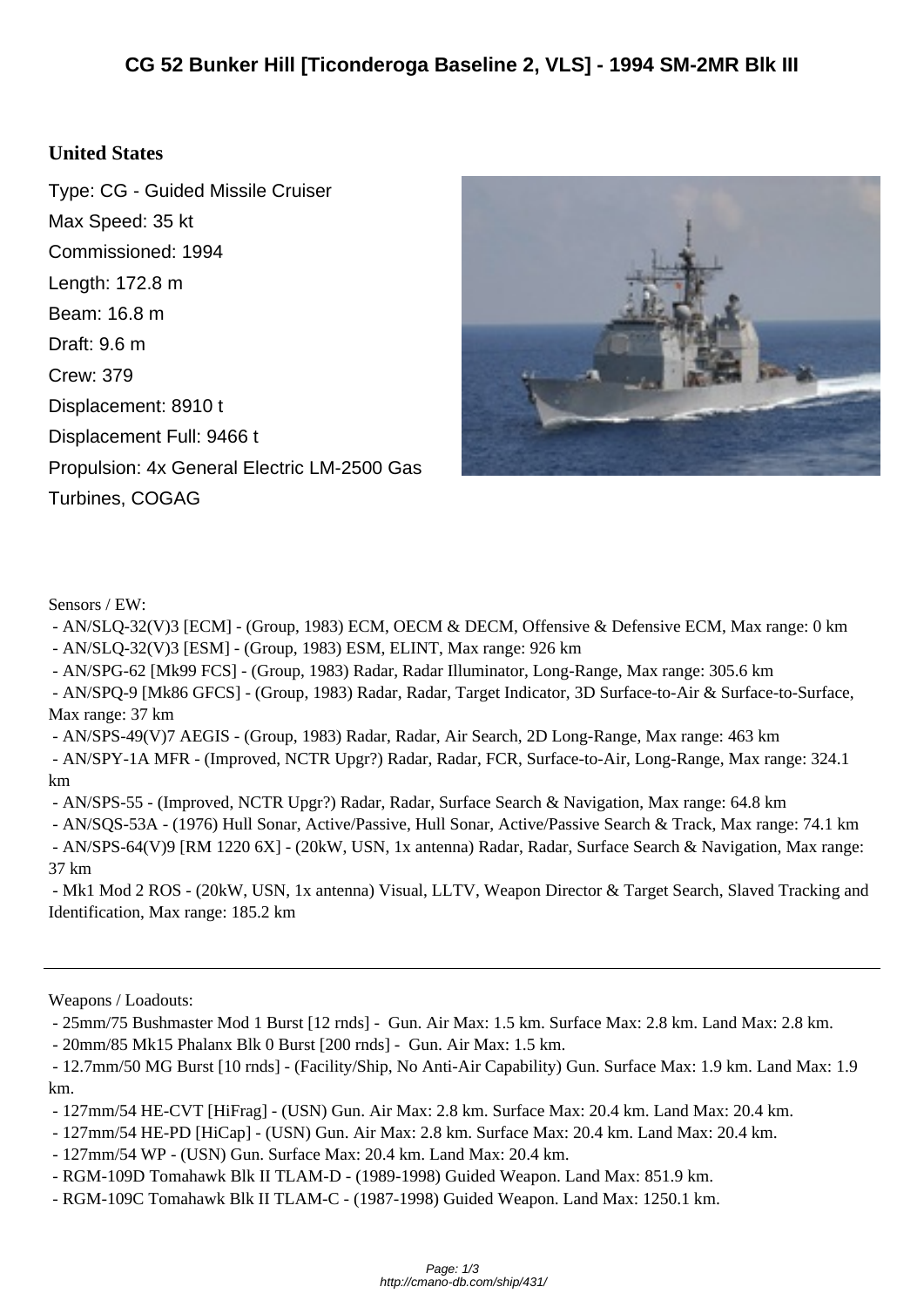- RIM-66[H SM-2MR Blk II \(1985, AEGIS VLS\) Guided Weapon. Air Max: 92.6 km. Surface Max: 46.3 km](http://cmano-db.com/ship/431/).
- RGM-109C Tomahawk Blk III TLAM-C (1994) Guided Weapon. Land Max: 1852 km.
- RIM-66M-1 SM-2MR Blk III (1991, AEGIS VLS) Guided Weapon. Air Max: 92.6 km. Surface Max: 46.3 km.

 - RIM-174A ERAM SM-6 Blk IA - (2017, ABM, Anti-Surface) Guided Weapon. Air Max: 240.8 km. Surface Max: 240.8 km.

- RGM-84D Harpoon IC (1986) Guided Weapon. Surface Max: 138.9 km.
- Mk216 Sea Gnat Chaff [Distraction] (1988) Decoy (Expendable). Surface Max: 1.9 km.
- Mk214 Sea Gnat Chaff [Seduction] (1987) Decoy (Expendable). Surface Max: 1.9 km.
- Mk186 TORCH Flare [Seduction] (1979) Decoy (Expendable). Surface Max: 1.9 km.
- AN/SLQ-25 Nixie Decoy (Towed). Surface Max: 1.9 km.
- Mk50 Barracuda Mod 0 ALWT (1991) Torpedo. Subsurface Max: 7.4 km.
- Mk46 NEARTIP Mod 5 (1984) Torpedo. Subsurface Max: 7.4 km.

OVERVIEW: The Ticonderoga-class of guided-missile cruisers is a class of warships in the United States Navy, first ordered and authorized in the 1978 fiscal year. The class uses passive phased-array radar and was originally planned as a class of destroyers. However, the increased combat capability offered by the Aegis combat system and the AN/SPY-1 radar system was used to justify the change of the classification from DDG (guided missile destroyer) to CG (guided-missile cruiser) shortly before the keels were laid down for Ticonderoga and Yorktown.

Ticonderoga-class guided-missile cruisers are multi-role warships. Their Mk 41 VLS can launch Tomahawk cruise missiles to strike strategic or tactical targets, or fire long-range antiaircraft Standard Missiles for defense against aircraft or antiship missiles. Their LAMPS III helicopters and sonar systems allow them to perform antisubmarine missions. Ticonderoga-class ships are designed to be elements of carrier battle groups, amphibious assault groups, as well as performing missions such as interdiction or escort.

DETAILS: The Ticonderoga-class cruiser's design was based on that of the Spruance-class destroyer. The Ticonderoga class introduced a new generation of guided missile warships based on the AEGIS phased array radar that is capable of simultaneously scanning for threats, tracking targets, and guiding missiles to interception. When they were designed, they had the most powerful electronic warfare equipment in the U.S. Navy, as well as the most advanced underwater surveillance system. These ships were one of the first classes of warships to be built in modules, rather than being assembled from the bottom up.

In addition to the added radar capability, the Ticonderoga-class ships subsequently built after the USS Thomas S. Gates included two Mark 41 Vertical Launching Systems (VLS). The two VLS allow the ship to have 122 missile storage and launching tubes that can carry a wide variety of missiles, including the Tomahawk cruise missile, Standard surface-to-air missile, Evolved Sea Sparrow surface-to-air missile, and ASROC antisubmarine warfare (ASW) guided rockets. More importantly, the VLS enables all missiles to be on full stand-by at any given time, shortening the warship's response time before firing. The original five ships (Ticonderoga, Yorktown, Vincennes, Valley Forge, and Thomas S. Gates) had Mark 26 twin-arm launchers that limited their missile capacity to a total of 88 missiles, and that could not fire the Tomahawk missile. After the end of the Cold War, the lower capabilities of the original five warships limited them to duties close to the home waters of the United States. These ship's cluttered superstructure, inherited from the Spruance-class destroyers, required two of their external radar units to be mounted on a special pallet on the portside aft corner of the superstructure, with the other two mounted on the forward starboard corner. The later AEGIS warships, designed from-the-keel-up to carry the SPY-1 radars, have them all clustered together.

The high weight of these warships - about 1,500 tons heavier than the Spruance class, resulted in a highly stressed hull and some structural problems in early service, which were generally corrected in the late 1980s and mid-1990s. Several